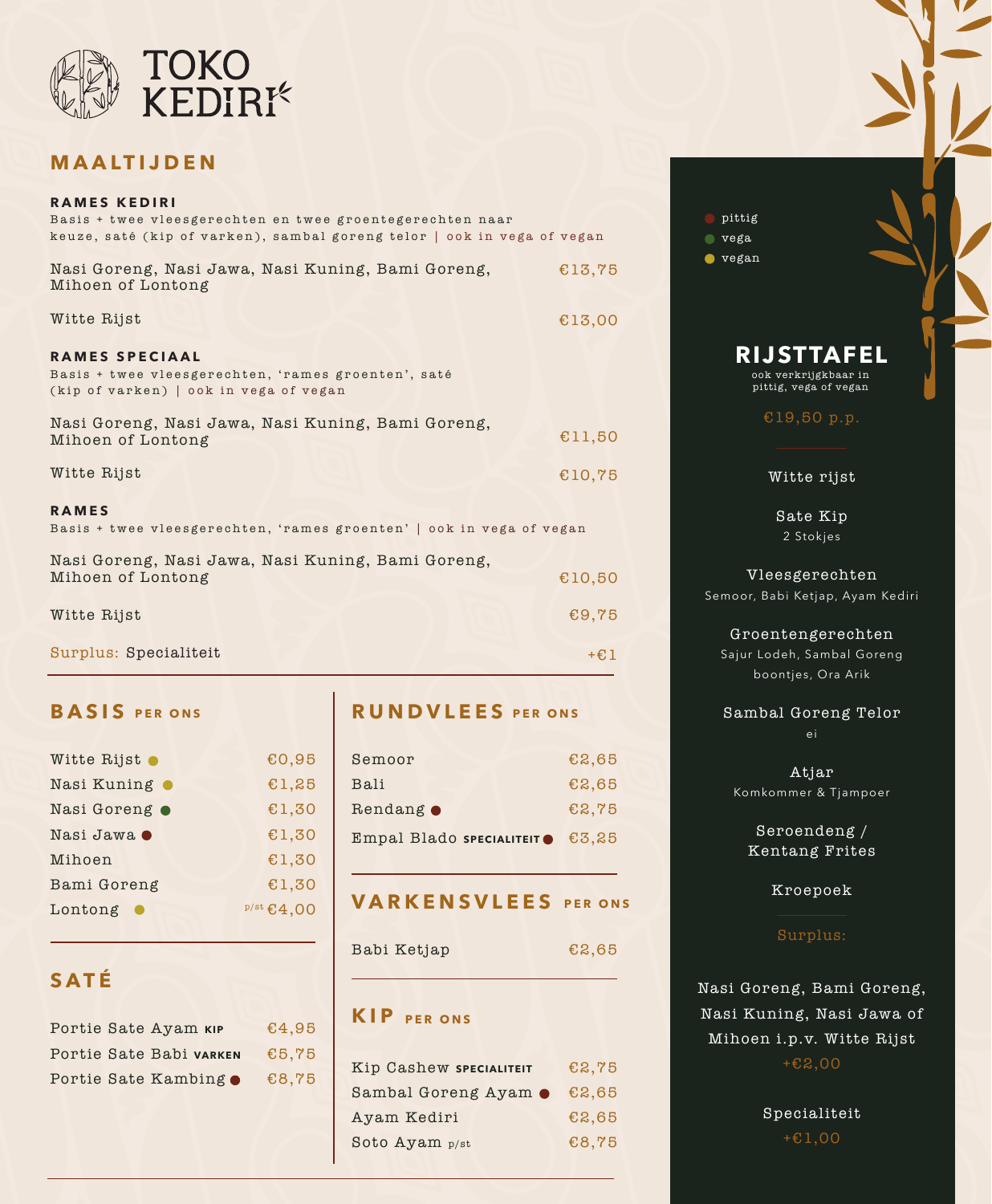## **VIS PER ONS**

| Ikan Bumbu Bali Makreel | €3,35 |
|-------------------------|-------|
| Sambal Goreng Udang     | €4,25 |

### **GROENTEN PER ONS**

| Ora Arik                      | E2,45    |
|-------------------------------|----------|
| Gemixte Groenten O            | €2,45    |
| Boontjes Tahu Peteh $\bullet$ | E2,45    |
| Sajur Lodeh .                 | € $2,10$ |
| Sambal Goreng Boontjes .      | E2,10    |
| Sambal Goreng Tempeh ●        | €2,40    |
| Sambal Goreng Aubergine O     | €2,65    |
| Atjar KOMKOMMER               | €1,25    |

# **BIJGERECHTEN P/ST**

| Gado Gado $\bullet$      | €7,50 |
|--------------------------|-------|
| Tahu Telor $\bullet$     | €8,25 |
| Sambal Goreng Telor El ● | €1,75 |

### **KROEPOEK**

Kroepoek Udang Borrelkroepoek Casave Opak Rempejek Emping  $\bullet$ Emping Blado

**O** pittig vega  $\bullet$  vegan



070 - 3901613 info@tokokediri.nl

Lindelaan 81 2282EN Rijswijk

www.tokokediri.nl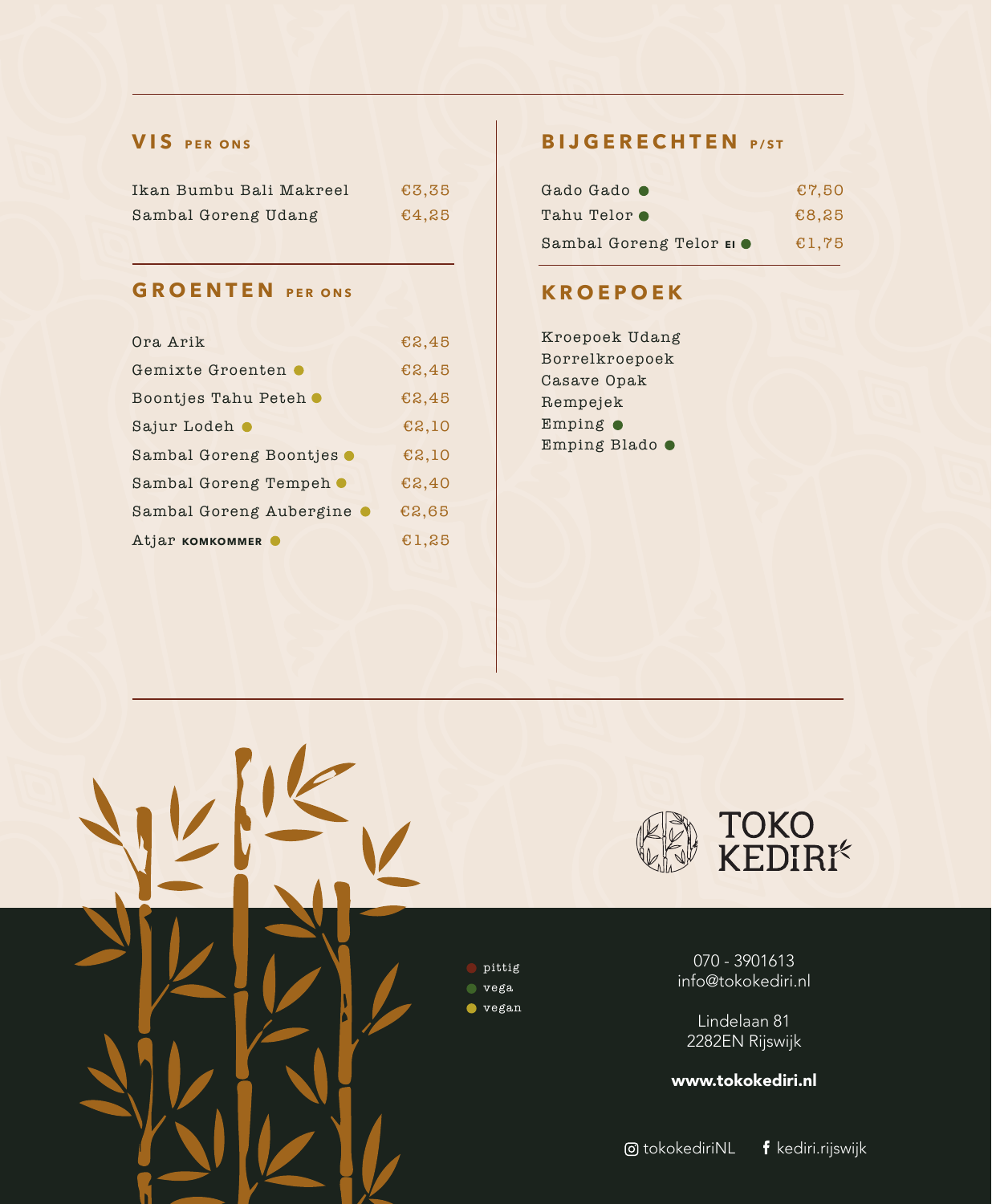# **INDISCHE SNACKS P/ST**

| E2,45 |
|-------|
| E2,45 |
| E2,75 |
| E2,45 |
| €2,45 |
| E2,45 |
| €2,45 |
| €3,75 |
|       |

### Spekkoek:

| <b>PUNT</b>  | €2,00  |
|--------------|--------|
| <b>HALVE</b> | €8,00  |
| <b>HELE</b>  | €16,00 |

# **DRANKEN P/ST**

| Frisdrank    | E2,10 |
|--------------|-------|
| Fernandes    | E2,25 |
| Mangosap     | E2,50 |
| Tiendol      | E3,75 |
| Bintang Bier | €3,50 |



070 - 3901613 info@tokokediri.nl

**O** pittig vega  $\bullet$  vegan

Lindelaan 81 2282EN Rijswijk

www.tokokediri.nl